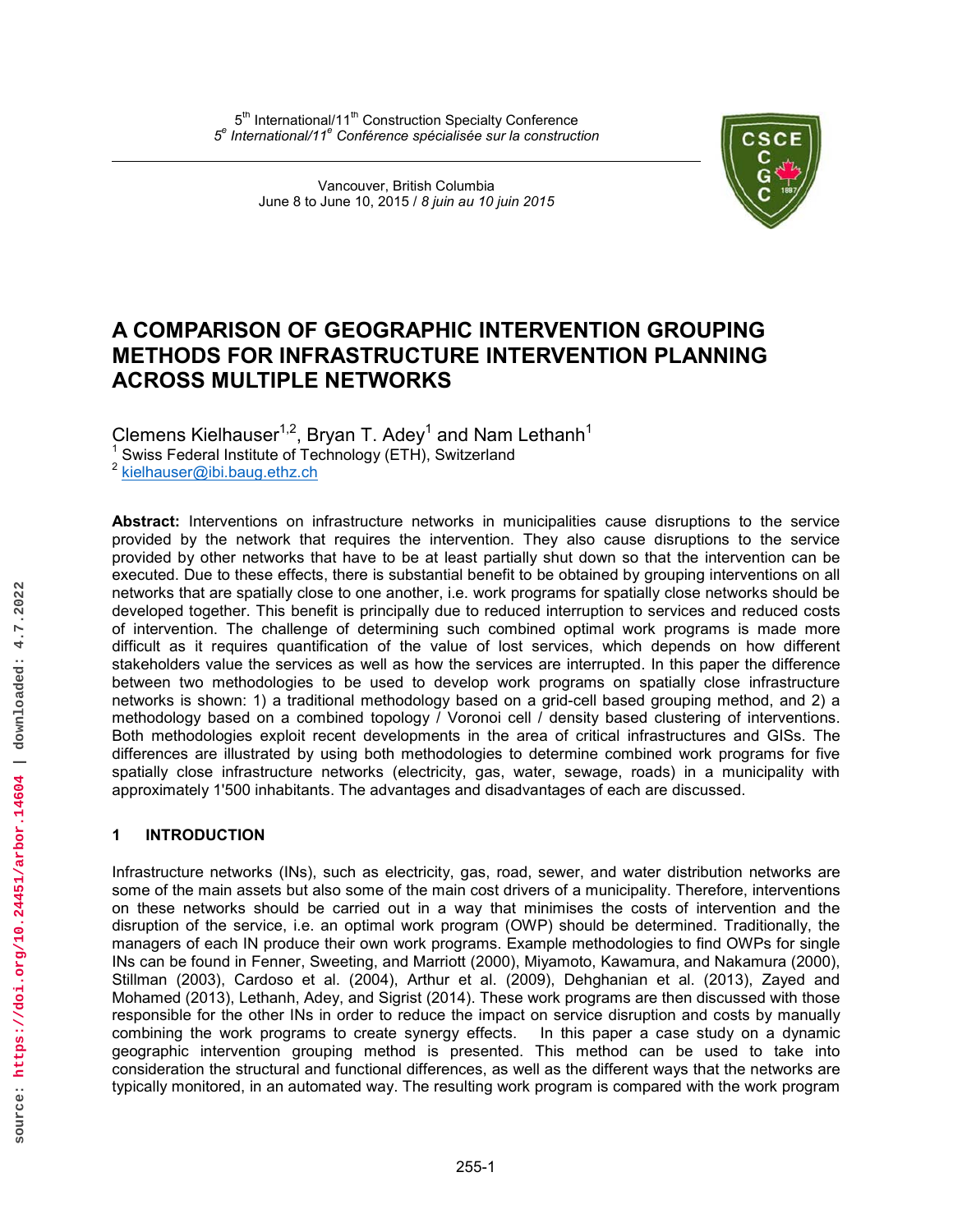from a static geographic intervention grouping method presented in Kielhauser, Adey, and Lethanh (2014), herein referred to as the traditional methodology.

# **2 METHODOLOGY**

The concept of the herein presented dynamic neighbourhood methodology (DNM) is based on the concept of neighbourhood. The neighbourhood of object A is defined as the region around object A, where object B would be considered close if it lies within that region. The basic process for the DNM follows 7 steps, which are explained in the following sections and shown in Fig. 1.



Fig. 1: Methodology Flowchart

# **2.1 Step 1: Determine Level 1 objects**

In this process, objects with high priority (level 1 objects) are determined. In this paper, level 1 objects are defined as follows:

Level 1 objects are objects, which are in such a state (e.g. failure probability, condition, age, level of *service) that an intervention on this object is justified on its own, i.e. the decision to do an intervention is independent from other objects*.

In the first step of this process, triggers for selecting an object as a level 1 object are defined. These triggers are thresholds of one value or a combination of values of the object attributes. The attribute can be of the object itself, denoted as  $\zeta_n^I$  with the subscript  $n ( n = 1...N)$  representing the object ID, and/or of the network, denoted as  $\zeta_m^I$  with the subscript  $m$  ( $m=1...M$ ) representing the network ID. The superscript  $<sup>I</sup>$  denotes the level 1 objects. An example of the former is object condition. An example of the</sup> latter is change in network reliability. Then, objects are compared with the triggers by using a selector function  $f_r$ . It is defined as a logical function, with  $f_t = 1$  (true) when an object is selected, and 0 otherwise. This selector function is applied to a set of all objects considered (based on the boundaries of the physical area to be analysed and the jurisdiction of the manager)  $\partial_{n,m}$  in order to obtain the logical selection vector for the level 1 objects  $\bar{\delta}_{n}^{T}$ :

[1]  $\vec{\delta}^I = f_t(\vec{o}_1, \vec{c}_2, \xi^I, \xi^I)$ 

with  $\vec{o}_{n,m}$ . object vector consisting of all objects  $o_{n,m}$ :  $\vec{o}_{n,m} = (o_{1,1}, o_{2,1}, \ldots, o_{N,1}, o_{1,2}, \ldots, o_{N,2}, \ldots, o_{N,M})$ .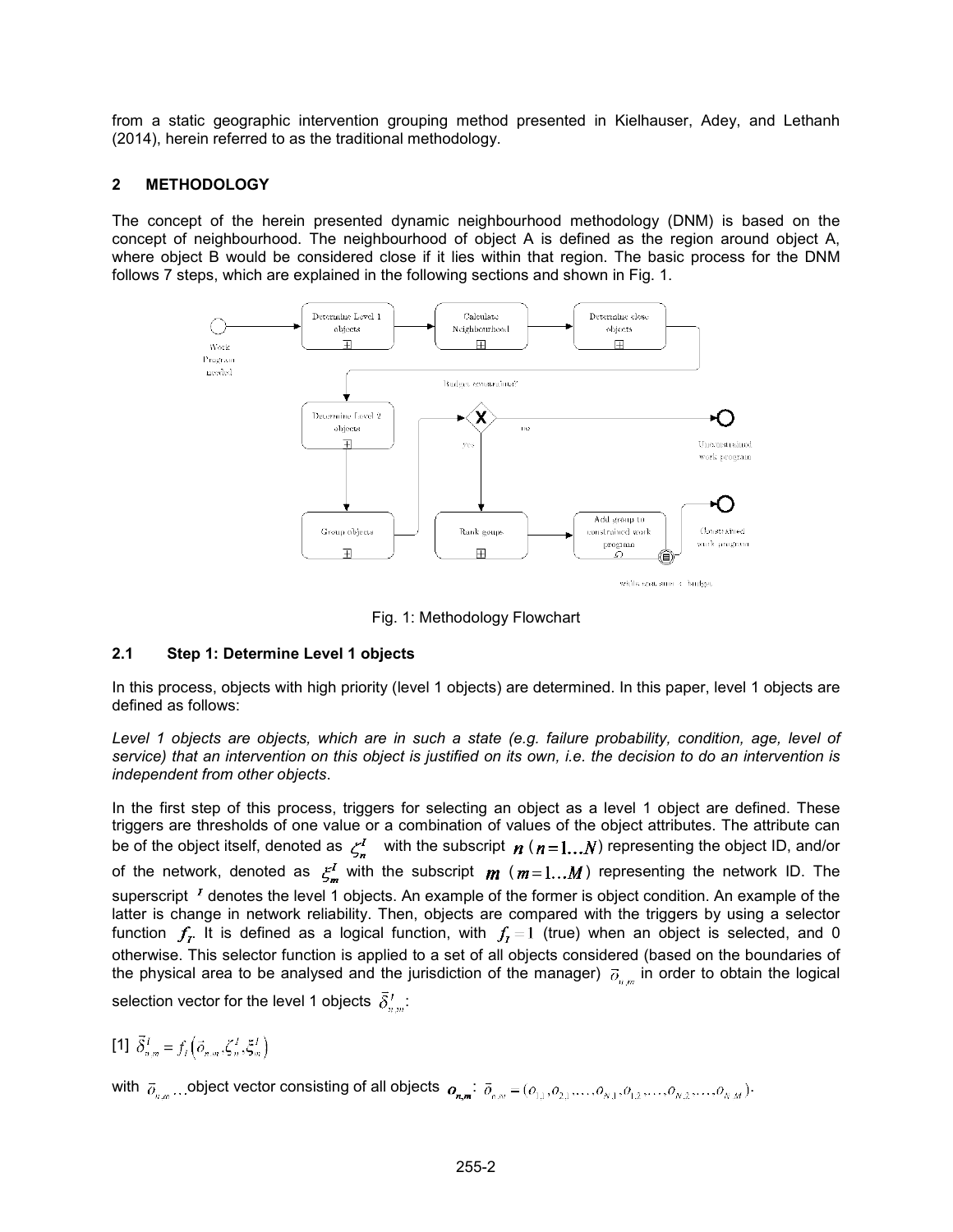#### **2.2 Step 2: Calculate Neighbourhood**

This process is used to determine the neighbourhood of all level 1 objects being investigated. This is accomplished by determining the topological neighbourhood, the distance neighbourhood and the Voronoi neighbourhood. The first two of these neighbourhoods refer to objects in the same network, the last refers to objects that are in the spatial neighbourhood of the level 1 objects but are in different INs than the level 1 object. To better explain the used three different neighbourhoods, Fig. 2a shows an example network with 7 objects. Logical nodes (denoted with  $\bullet$  ) are nodes that signify a join between two or more objects. Geometric nodes (denoted with  $\circ$  ) are used to detail the object shape in between the endpoints (logical nodes). Lines with the same number are used to denote one object.



Figure 2: Network definitions

#### **2.2.1 Topological Neighbourhood**

The topological neighbourhood of an object is based on the topological distance, i.e. the number of objects between two logical nodes. In that sense, two objects are neighbours if the network distance between their closest logical nodes is below a certain threshold. For example, if the focus is on object 6 and the distance threshold is 1, then objects 1, 2, 5, and 7 can be considered to be in the same neighbourhood, as at most 1 object (namely 5) has to be crossed to reach them. Mathematically, neighbouring objects can be found as follows: Starting from the incidence matrix  $C_{n}$  (i.e. a matrix describing which edges are connected to which nodes), all nodes reachable in a distance  $k$  can be calculated by:

$$
[2] \mathbf{K}_m = sgn(\sum_{n=0}^k ((\mathbf{C}_m \cdot \mathbf{C}_m - diag(\mathbf{C}_m^{\top} \cdot \vec{1}))^x))
$$

with  $\mathbf{K}_{m}$ ... Reachability matrix of network  $m$  for  $k$  steps. Each element from  $\mathbf{K}_{m} = \begin{bmatrix} k_{m,i,j} \end{bmatrix}$  shows if a node is reachable from another node with a maximum of  $k$  steps. Combining those reachability matrices to a grand matrix gives the topological neighbourhood matrix  $N_r$ :

$$
\begin{bmatrix} 3 \end{bmatrix} \mathbf{N}_{T} = \begin{bmatrix} \mathbf{K}_{1} & \mathbf{0} & \mathbf{0} \\ \mathbf{0} & \ddots & \mathbf{0} \\ \mathbf{0} & \mathbf{0} & \mathbf{K}_{M} \end{bmatrix}
$$

### **2.2.2 Distance Neighbourhood**

As the sizes of network objects can differ by orders of magnitudes (e.g. compare one valve with a 300m stretch of straight pipe), neighbourhoods can also be defined by distance along the network. This is an alternative neighbourhood definition, which only takes into account the physical distance of objects along the network. For this, an object is defined as a neighbour, if it can be reached within a certain distance along the network. For example, objects 3 and 5 are within a distance *dtravel* of each other, as shown in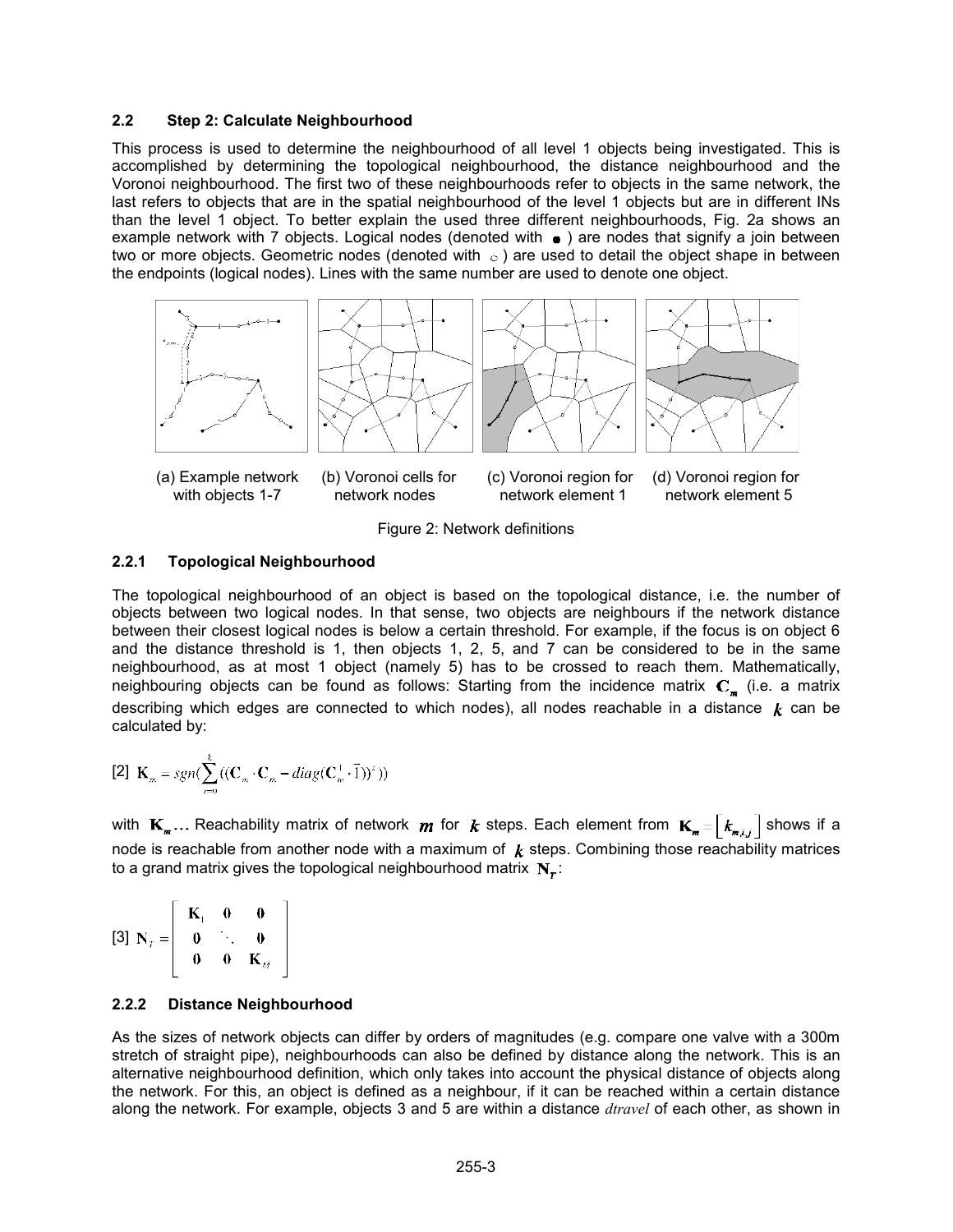Fig. 2a, as their closest nodes are within a distance of *dtravel*. Mathematically, the shortest path between all logical nodes q of all objects has to be calculated (or loaded from the database if available).

$$
[4] \mathbf{D}_{m,q} = APSP_m(m,q)
$$

with  $D_{\pi,\sigma}$ ...all logical node pairs distance matrix for network *m*,  $APSP_{\pi}$ ...all node pairs shortest path algorithm for networks as described in Johnson (1977). The minimal distance between all object pairs is then the minimum of the minimal distances between each objects' logical nodes:

[5]  $\mathbf{D}_{\mathbf{m}} = min(dist(\mathbf{D}_{\mathbf{m},a}, \mathbf{D}_{\mathbf{m},a}) | q_{\mathbf{m}} \in n_{\mathbf{m}})$ 

with  $\mathbf{D}_{m}$ ...minimal distance matrix for all objects in network *m*,  $q_{m}$ ...logical nodes of network *m*, and  $n_m$ ...objects of network *m*. Comparing this minimal distance matrix with a distance threshold  $d_{\text{lim, m}}$  for each network  $m$  gives the neighbourhood matrix  $\mathbf{D}_{d,m}$ :

[6]  $D_{d_m} = D_m \le d_{lim}$ 

Combining those distance matrices into a grand matrix gives the neighbourhood matrix  $N_{N}$ :

[7]  $N_N = \begin{bmatrix} D_{d,1} & 0 & 0 \\ 0 & \ddots & 0 \\ 0 & 0 & D_{d,M} \end{bmatrix}$ 

## **2.2.3 Voronoi Neighbourhood**

Both topological and distance neighbourhood definitions have the prerequisite that all objects have to belong to the same network. To overcome this limitation, the neighbourhood can also be defined by Voronoi cells (Lejeune Dirichlet 1850). Figure 2b shows a Voronoi tessellation of the example network. Starting from a given set of core points  $p_i$  (in this case: all network nodes, both logical and geometric), Voronoi cells  $V_{\rm v}$  consist of every point in space whose distance to  $p_{\rm k}$  is less or equal to any other core point  $p_{i\neq k}$ . A Voronoi region  $R_i$  for one object is then the set of all Voronoi cells emanating from the nodes of that object (Fig. 2c,d). Combining those regions gives the set of all Voronoi regions  $\vec{R}_{\text{max}}$  for all objects  $o_{n,m}$ . This can be used to define the neighbourhood as follows: objects A and B are neighbouring, if object B touches object A's Voronoi region. The neighbourhood can then be defined as:

[8]  $\mathbf{N}_{V} = \vec{R}_{n,m} \prod \vec{O}_{n,m}$ 

with  $\vec{R}_{n,m}$ ...Voronoi regions of objects  $\vec{o}_{n,m}$ ,  $\mathbf{N}_{p}$ ...neighbourhood matrix for Voronoi methodology and  $\vec{R}_{n,m} \prod \vec{o}_{n,m} \ldots$  the dyadic geometric intersection between  $\vec{R}_{n,m}$  and  $\vec{o}_{n,m}$ .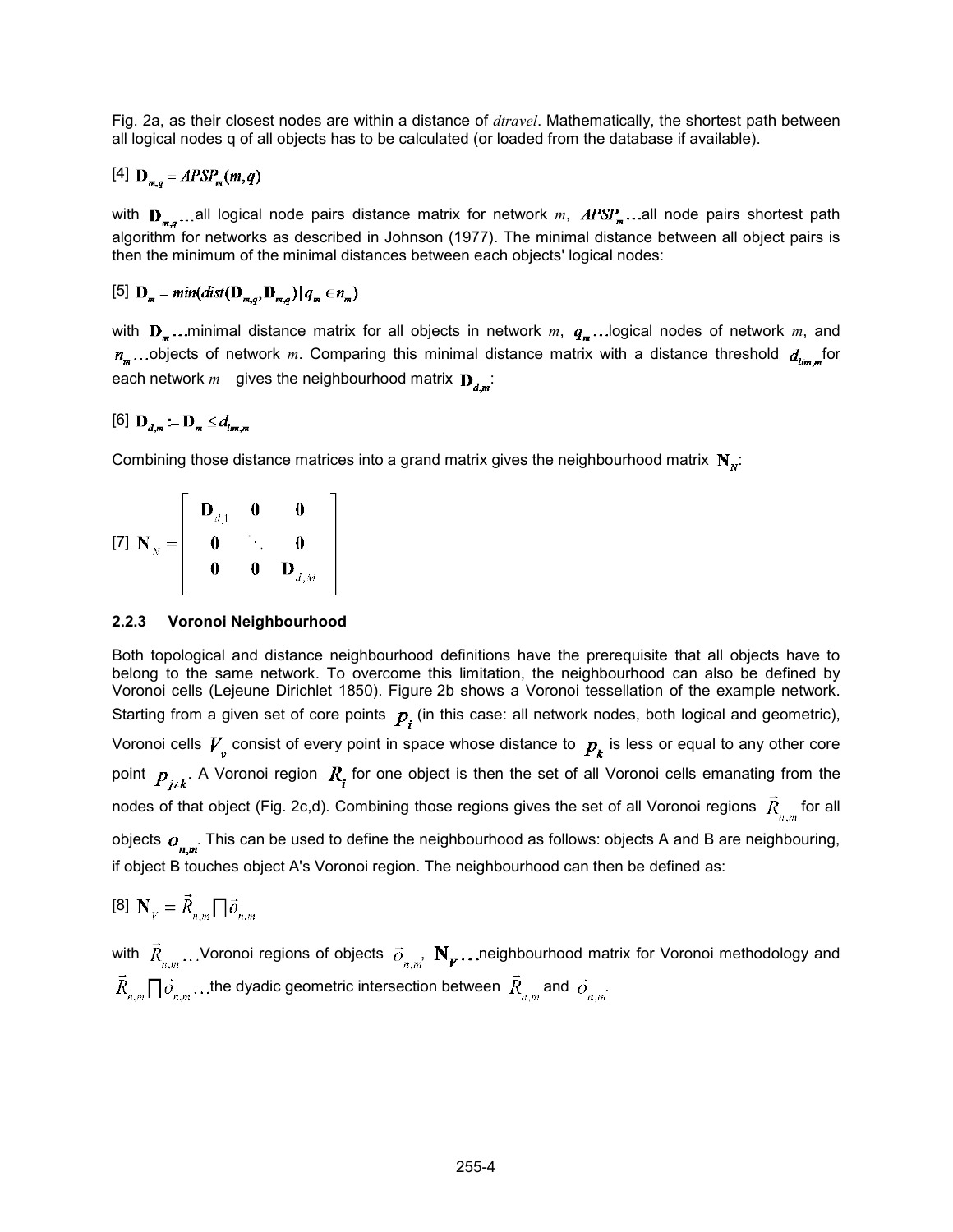# **2.2.4 Neighbourhood combination**

In the last activity of the dynamic neighbourhood calculation, all neighbourhoods are combined to a grand neighbourhood by combining all neighbourhood matrices to the dynamic neighbourhood matrix  $N_{\rm n}$ :

$$
[9] \mathbf{N}_p = \mathbf{N}_T \vee \mathbf{N}_N \vee \mathbf{N}_p
$$

with the symbol  $\vee$  denoting the logical "or", which only returns a value of "1" if at least one input is "1". In words, two objects are neighbours if they are either topological, distance or Voronoi neighbours.

# **2.3 Step 3: Determine close objects**

As next step, the so-called close objects are determined. Those objects are objects that are located in the neighbourhood which is defined by the dynamic neighbourhood matrix  $N_{n}$ . This process ensures that only close objects, i.e. objects that are sufficiently near to level 1 objects are considered as level 2 objects in the next step, where the object condition is compared against a threshold likewise to the determination of level 1 objects. Mathematically, the whole process can be expressed in one equation:

$$
\text{[10]} \ \vec{\delta}^{C,D}_{n,m} = ((\mathbf{N}_D \otimes \vec{\Delta}_i)^\top \cdot \vec{1}) \nrightarrow \vec{\delta}^T_{n,m}
$$

with  $\vec{\delta}_{n,m}^{C,D}$ ...binary variable vector indicating if object  $o_{n,m}$  is part of the close object set. The superscript

<sup>C</sup> denotes the close objects, the superscript  $\overline{D}$  denotes the DNM, and the symbol  $\overrightarrow{D}$  denotes the material non-implication, which is an operator that only returns a value of "1" if the first input is "1" and the second input is "0". In this case: an object is only a close object for the DNM if the object is within the same neighbourhood as a level 1 object but has not been already selected as a level 1 object.

## **2.4 Step 4: Determine Level 2 objects**

In this subprocess, objects with lesser priority (Level 2 objects) are determined. In this paper, level 2 objects are defined as follows.

*Level 2 objects are objects, which are in such a state (e.g. failure probability, age, level of service) that an intervention on this object is not justified on its own but the synergies created by doing a combined intervention with a level 1 object justify an intervention, i.e. the decision to do an intervention is dependent on other proximate objects.* 

The selection process is similar to the one for level 1, just with different trigger values.

# **2.5 Step 5: Group objects**

In this process, the level 1 and level 2 objects which have been identified in the previous steps, are combined into intervention groups, i.e. sets of interventions that are executed together, using the DBSCAN algorithm as described in (Ester et al. 1996). This algorithm takes the centroid point coordinates of the objects requiring intervention and two values as inputs: 1) Eps - the maximum distance in which two interventions should be grouped into one intervention group, and 2) MinPts - the number of interventions, that form an intervention group. Then, the points are classified as either belonging to a group or being single objects. If they belong to a group, then the interventions are included in the work program as a group, otherwise it has to be discerned between level 1 and level 2 objects. Level 1 single objects are also included in the work program as intervention, despite not being grouped, because per definition level 1 signifies that an intervention is justified even without grouping, whereas level 2 objects belonging to no group will be discarded. Mathematically: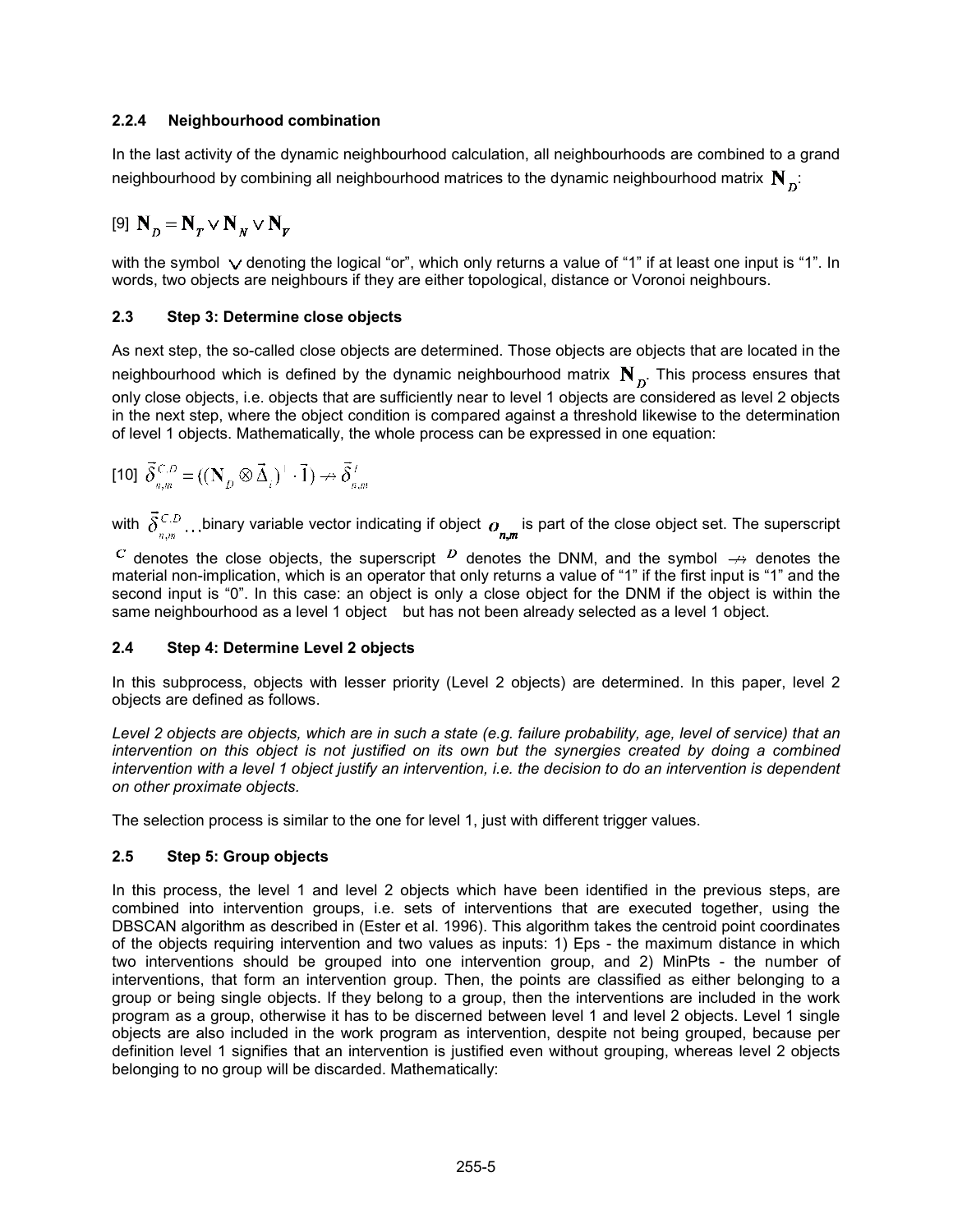[12] 
$$
\mathbf{I}_D = DBSCAN(\vec{\delta}_{n,m}^T \wedge \vec{\delta}_{n,m}^T, Eps, MinPts)
$$

with  $\mathbf{I}_n$ ... intervention group matrix for the DBSCAN clusters. The cost of each group is the sum of the setup costs  $c_j$  for executing all interventions in group  $s_j$  and the unit costs without setup costs for each intervention on each object of each network  $c_{nm}$  multiplied by its size  $u_{nm}$ 

[13] 
$$
C_j = c_j + (((\mathbf{I}_D \otimes (c_{n,m})^{\top}) \otimes (u_{n,m})^{\top}) \cdot \vec{1})
$$

with  $C_i$ ...cost vector of intervention in all groups  $s_i$ . The WP is simply the whole set of intervention groups, i.e. all rows of  $\mathbf{I}_p$ . The total costs are then simply the sum of the cost vector  $C_j$ :

$$
[14] C_{\text{WP}} = \sum_{j=1}^{J} C_j
$$

#### **2.6 Step 6: Rank groups**

If there are constraints (e.g. budget constraints) and not all intervention groups can be included in the work program, a priority (related to the consequences that would be incurred due to service interruption if a failure occured) is calculated so that the groups with the highest priority can be included in the work program. It is in this methodology based on two components: a) The object priority value, which relates to the object itself and its role in the network, e.g. for a sewer network object how many upstream objects will also be blocked if this object has to be blocked for maintenance, and b) a multiplicative factor related to the location, e.g. population density of the area with service interruption. Although this is multiplicatively connected with the object priority value, it is kept separate because the population density for example is not network dependent, whereas the object priority value is. Mathematically:

$$
\text{[15] } \vec{W}_i = ((\mathbf{I}_D \otimes (\lambda_{n,m})^\top) \cdot \vec{1})^\circ \vec{\lambda}_i
$$

with  $W_i$ . priority vector of group  $s_i$ ,  $\vec{\lambda}_{n,m}$ . object priority vector based on object  $n$  and network  $m$ ,  $\tilde{\lambda}_1$ ... group priority vector based on group location, and  $^{\circ}$  representing the element-wise multiplication of vectors. From there, the rank  $r_i$  of a group can be calculated:

$$
[16] r = rank(sort(W, | desc.))
$$

This results in the group with the highest priority  $W_i$  having the lowest rank  $r_i$ .

#### **2.7 Step 7: Add group to constrained work program**

The work program with constraints is constructed from the unconstrained work program: The groups included in the unconstrained work program are added one at a time to the constrained work program (i.e. a selection variable  $\Delta_{\varphi}^{c}$  is changed from 0 to 1) starting with the group with the highest priority (i.e. where  $r_i = 1$ , then where  $r_i = 2, 3, \ldots$  etc.) and then the budget is checked. If the budget is not exceeded,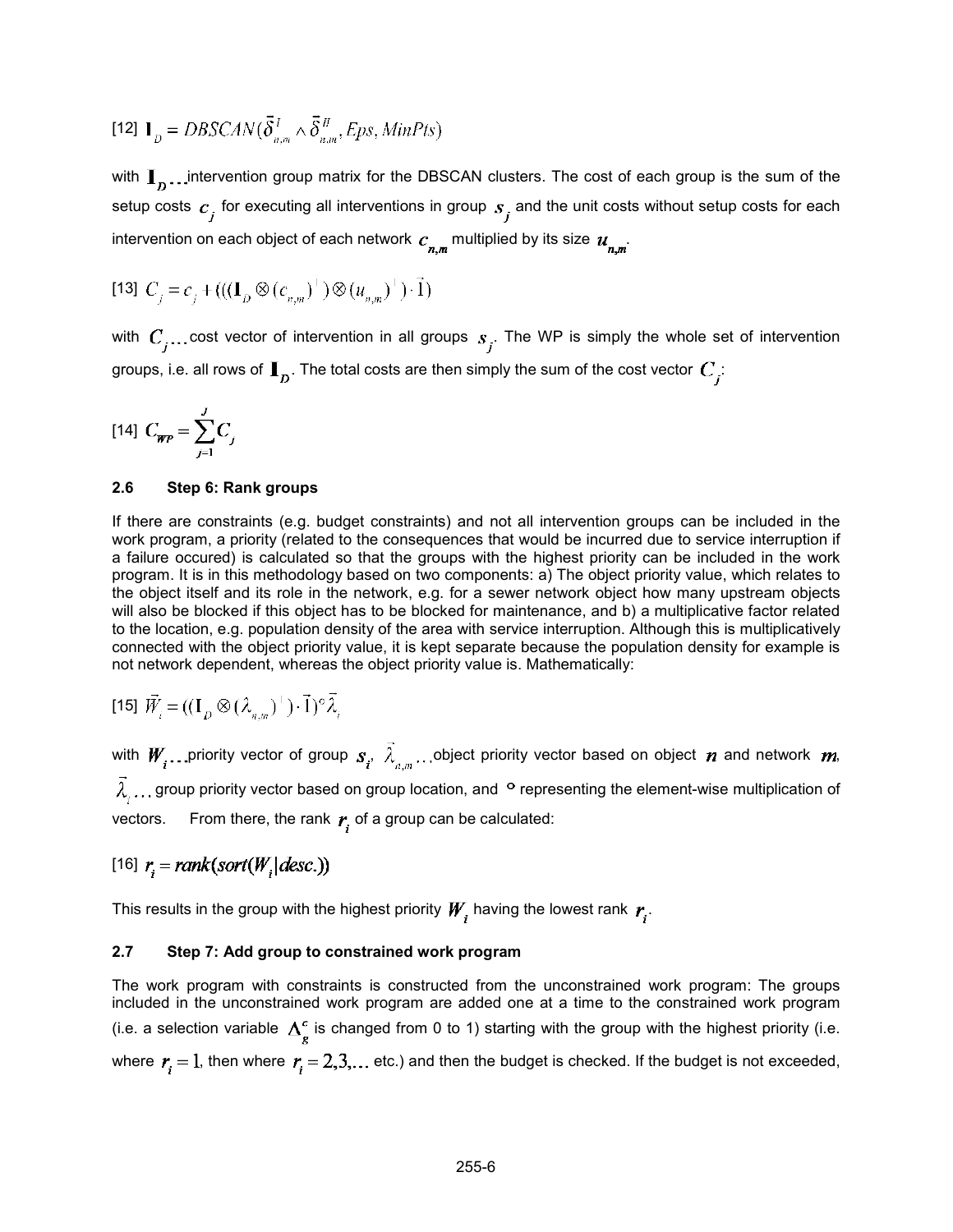the group is kept and the group with the next highest priority is tried. This process is repeated until the sum of the costs of the groups in the work program reaches the budget limit  $C_{i...}$ :

$$
\text{[17] } \Delta_g^c = 1 \text{ for } \sum_{g_i(r_i=1)}^{g_i(r_i=N)} \left( C_i \right) \le C_{lim} \text{ or } 0 \text{ otherwise}
$$

with  $\Delta_g^c$ ...binary vector indicating inclusion in WP (1=yes, 0=no),  $C_{\text{lim}}$ ...budget limit. The WP is the whole set of intervention groups  $\mathbf{I}_n$  subsetted by the inclusion variable  $\mathbf{\Delta}^c_{s}$ :

$$
\begin{bmatrix} 18 \end{bmatrix} \mathbf{I}_D^c = \left( \mathbf{I}_D \otimes \Delta_g^c \right)
$$

The total costs are the sum of the cost vector  $C<sub>i</sub>$  times the inclusion vector.

$$
[19] C_{\mathbf{WP}_{1c}} = \sum_{g=1}^{G} \left( C_i^{\circ} \Delta_g^c \right)
$$

## **3 CASE STUDY**

The DNM was used to determine a work program for five proximate municipal infrastructure networks. This work program was then compared with the work program generated using a traditional methodology Kielhauser, Adey, and Lethanh (2014). The advantages and disadvantages of each will be discussed.

## **3.1 Overview**

The infrastructure networks (electricity, gas, roads, sewage, and water) used in this case study belong to a municipality with a population of ca. 1'500. The single network maps are shown in Fig. 3a – Fig. 3e.



Figure 3: Network maps

The objects in the electricity, gas, and water networks were considered to be in one of 2 condition states, operational and not operational, the objects in the sewer network were considered to be in one of 5 discrete condition states, and the road objects were considered to be in a continuous-range condition state between 0 and 5 (Tbl.1). The thresholds for level 1 and level 2 are shown in Tbl. 2, the costs for the interventions (given in monetary units mu) in Tbl. 3.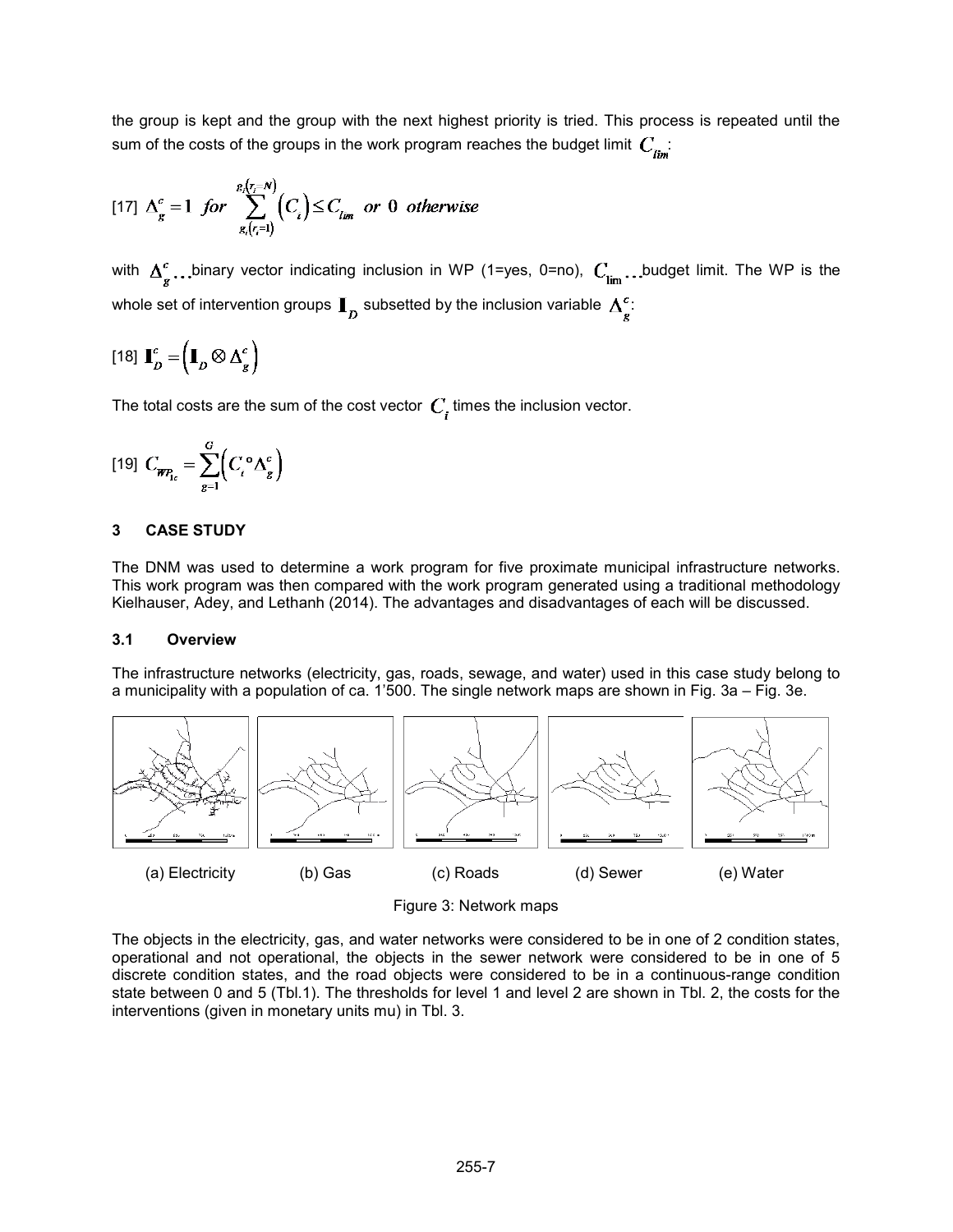|             | Length | Objects   | No.of condition<br>states | Condition state (distribution) |                              |                          |       |             |
|-------------|--------|-----------|---------------------------|--------------------------------|------------------------------|--------------------------|-------|-------------|
|             | [km]   | $[\cdot]$ |                           | (as new)                       | 2                            | 3                        | 4     | 5 (defunct) |
| Electricity | 20.6   | 2'226     | 2                         | 100%                           |                              | $\overline{\phantom{a}}$ |       | 0%          |
| Gas         | 6.8    | 351       | 2                         | 100%                           |                              |                          |       | 0%          |
| Water       | 8.8    | 182       | 2                         | 100%                           | $\qquad \qquad \blacksquare$ | $\overline{\phantom{a}}$ | -     | 0%          |
| Road        | 9.7    | 104       | cont.                     | $(0-1]$                        | $(1-2)$                      | $(2-3)$                  | (3-41 | $(4-5)$     |
|             |        |           |                           | 2.9%                           | 25.0%                        | 44.2%                    | 23.1% | 4.8%        |
| Sewer       | 5.3    | 215       | 5                         | 97.2%                          | 2.8%                         | 0%                       | 0%    | 0%          |

Table 1: Network characteristics at the time of investigation

Table 2: Threshold values for levels 1 and 2

|         | Electricity            | Gas                    | Roads              | Sewer                     | Water                  |
|---------|------------------------|------------------------|--------------------|---------------------------|------------------------|
| vpe     | Failure<br>probability | Failure<br>probability | Condition<br>state | Transition<br>probability | Failure<br>probability |
| ∟evel 1 | 0.025                  | 0.025                  | 3.67               | 0.020                     | 0.020                  |
| ∟evel 2 | 0.013                  | 0.013                  | 3.10               | 0.005                     | 0.005                  |

Table 3: Intervention types and costs

|        | Electricity         | Gas                 | Roads               | Sewer               | Water               | Setup cost                        |
|--------|---------------------|---------------------|---------------------|---------------------|---------------------|-----------------------------------|
| Type   | Replacement         | Replacement         | Replacement         | Replacement         | Replacement         | Cost per<br>intervention<br>setup |
| Value  | 100                 | 150                 | 350                 | 250                 | 300                 | 1'500                             |
| Unit   | [mu/m]              | [mu/m]              | [mu/m]              | [mu/m]              | [mu/m]              | [mu]                              |
| Effect | As-new<br>condition | As-new<br>condition | As-new<br>condition | As-new<br>condition | As-new<br>condition |                                   |

Using steps 1-7, a work program (with a budget constraint of 200'000 mu) was calculated and compared to the WP obtained by using the method described in Kielhauser, Adey, and Lethanh (2014). To facilitate the comparison, the work programs will be referred to as WPD (with the D representing the DNM) and WPT (the T representing the traditional methodology). Tbl. 4 shows the results.

| Table 4: Results |         |              |        |         |                  |                             |        |           |              |
|------------------|---------|--------------|--------|---------|------------------|-----------------------------|--------|-----------|--------------|
|                  | Objects | Intervention |        | Cost    | Avg. cost per    |                             |        | Removed   | B            |
|                  |         | Groups       | Length |         | Group            | Object                      | Length | Age units |              |
|                  | I-l     | l-l          | [m]    | [mu]    | $\text{Im}$ u/11 | $\lceil \text{mu}/1 \rceil$ | [mu/m] | [У]       | $[mu/(m*y)]$ |
| WPT              | 4       | 4            | 861.6  | 287'387 | 71'847           | 71'847                      | 334    | 7'965     | 36.1         |
| WPD              | 6       | 4            | 874.5  | 288'672 | 72'168           | 48'112                      | 330    | 8'724     | 33.1         |

This table shows that the traditional methodology selects 4 objects for the work program. A total amount of 861.6m will be renewed. With only 300'000 mu available, the total cost is 287'387 mu, which means a budget utilisation of 96%. The DMN selects 6 objects with a total length of 874.5m for the work program.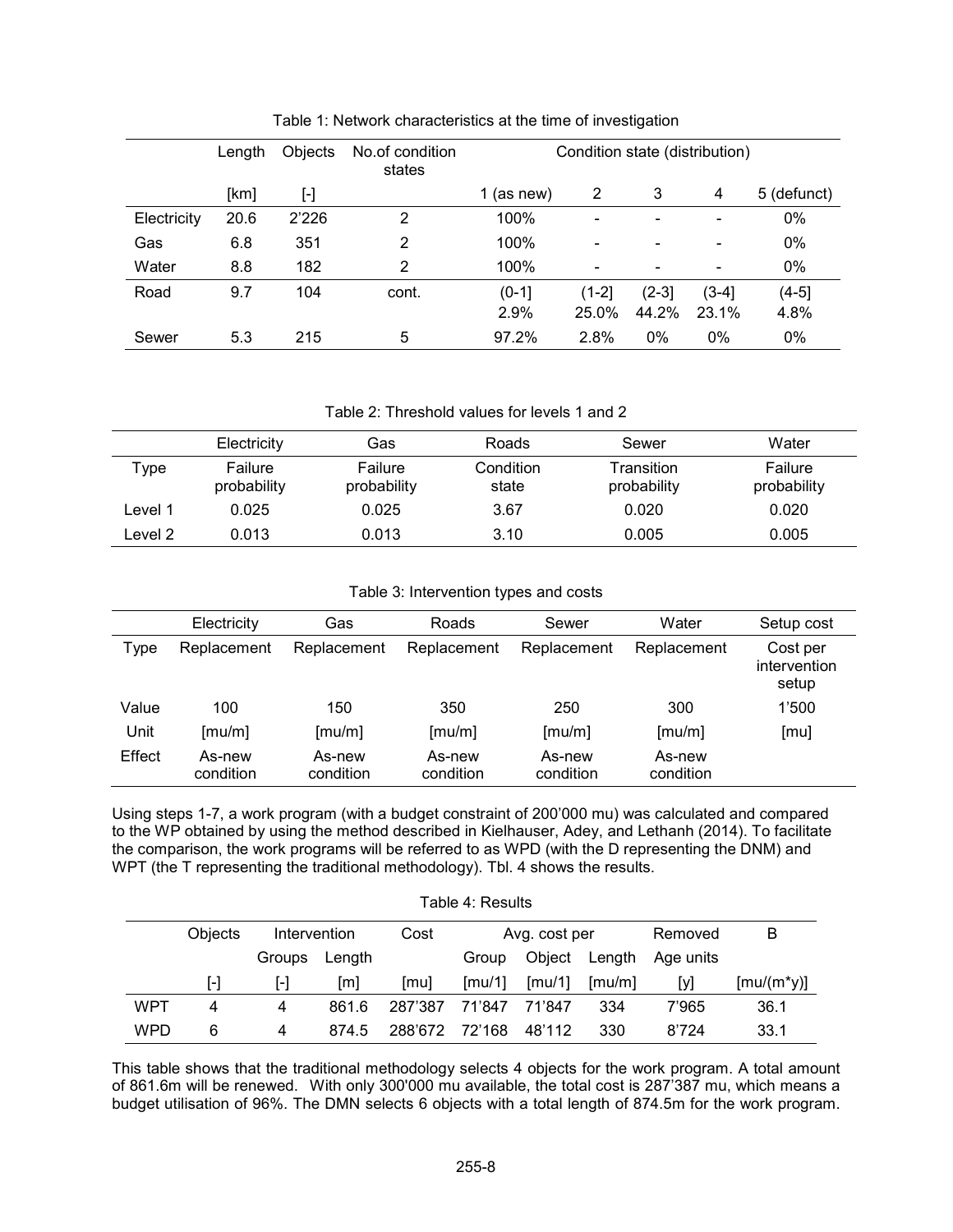A total amount of 874.5m will be renewed. With total costs at 288'672 mu, the budget utilisation is also 96%. To be better able to compare the methodologies, we have used a proxy B which is the average amount of financial resources used to improve the age of the infrastructure, expressed as monetary units divided by the amount of removed age, multiplied by extent of the object. This indicator is based on the concept, that if it is assumed that an adequate level of service is always provided, the main goal of an infrastructure manager becomes the improvement of the infrastructure for the least cost. In this case, the best work program is the one that gives the highest improvement in the infrastructure provided for the least cost. For example, when a gas pipe is 70 years old and is replaced with a new identical pipe, it is considered to have improved the condition of the infrastructure by 70 years. When this is coupled with the costs to improve the condition, one gets the costs per time.

# **4 COMPARISON**

One of the first things that can be seen by comparing the two methodologies is the difference between the numbers of interventions proposed. For the case study, this difference originates in a part of the network that is shown in Fig. 4. The left half shows the WPT, the right shows the WPD. The dashed line represents the boundary of a grid cell. The line weight represents the different levels (thick: level 1, medium: level 2, grey: no selection). For the WPT, it can be seen that within the grid cell, the level 1 object also triggers an intervention on the adjacent level 2 object, because it is in the same grid cell. For WPD, additionally, another object is included, as it is only at a topological distance of 1 from the level 1 object. This shows the main benefit of the DNM: as the neighbourhood is calculated dynamically from the network, such boundary situations can be taken into account in contrast to the traditional methodology.



Figure 4: Difference in work program

As can be seen in Tbl. 4, the cost/improvement ratio B varies between the work programs. The work program determined using the DNM gives the best (i.e. lower) ratio (33.1 vs. 36.1). Therefore, the DNM performs better than the traditional methodology. This is due to the synergy effects created by the topological approach in contrast to the traditional approach.

# **5 CONCLUSION**

In this paper, two methodologies to determine work programs for municipalities possessing multiple infrastructure networks were investigated and compared. In the investigated example, the methodologies were used to determine work programs for five infrastructure networks in a municipality with a population of ca. 1'500. It was found that the DNM for grouping objects in need of intervention within a network and on multiple networks leads to improvements over the traditional methodology. This demonstrated that the explicit consideration of the proximity of objects within multiple networks should be systematically done. It was found that the DNM leads to work programs that generated lower per unit improvement costs than the traditional methodology. This is because the traditional methodology relies on predefined grid cells, while the DNM dynamically calculates those from the individual network data.